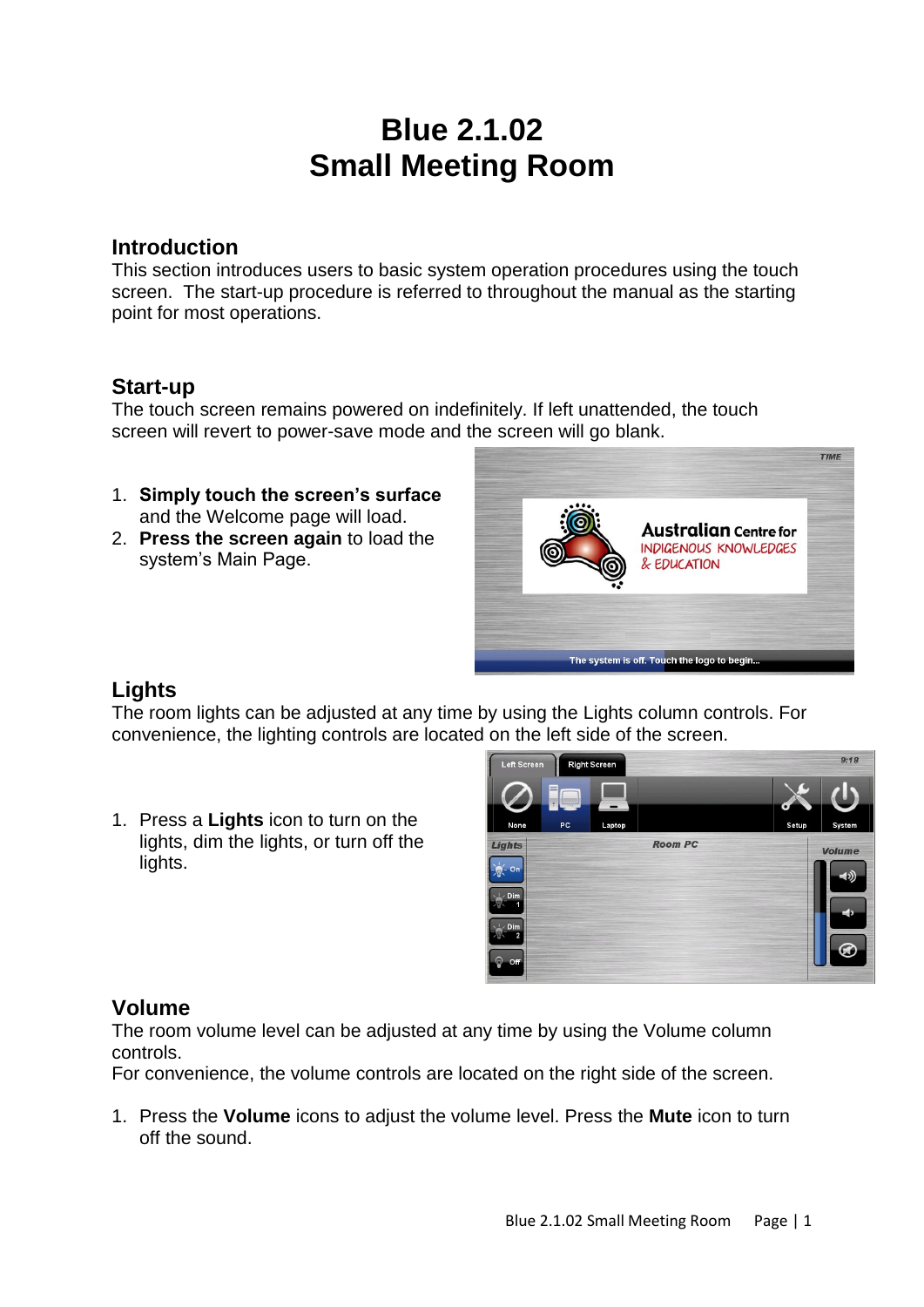# **Keyboard, mouse and microphones**

Keyboard, mouse and microphones are kept in the equipment rack.

Use the equipment labelled Gallery.

- 1. Turn the keyboard on via the **on/off button** located on the back of the keyboard.
- 2. Turn the hand held microphone on via the **on/off button** located at the base.
- 3. Turn the lapel microphone on via the **on/off button** located at the top.

To ensure the equipment is ready for use by the next lecturer/presenter

- 1. Turn the keyboard **off** via the **on/off button** located on the back of the keyboard
- 2. Dock the mouse back into the **docking station**.
- 3. Dock the hand held and lapel microphone back into the **docking station** lining up the recharging so the charge lights are activated.

## **Personal Computer (PC) Presentation**

The audio-visual system is equipped to display computer presentations from the Personal Computer located in the equipment rack.

#### **Personal Computer Presentation Procedure**

1. Select the **PC** icon from the Source Selection row.



# **Laptop Presentation**

The audio-visual system is equipped to display computer presentations from a connected laptop. A table input supports video and stereo audio using an HDMI cable.

#### **Connecting a Laptop**

- 1. Connect a laptop to the **wall port** using HDMI cable.
- 2. Turn **on** the laptop.
- 3. Configure the laptop to direct the video image to an **external video display**. Switching to an external display is usually done using one of the Function keys. (E.g. Function + F3 or F5). Consult the laptop's help files for more information.